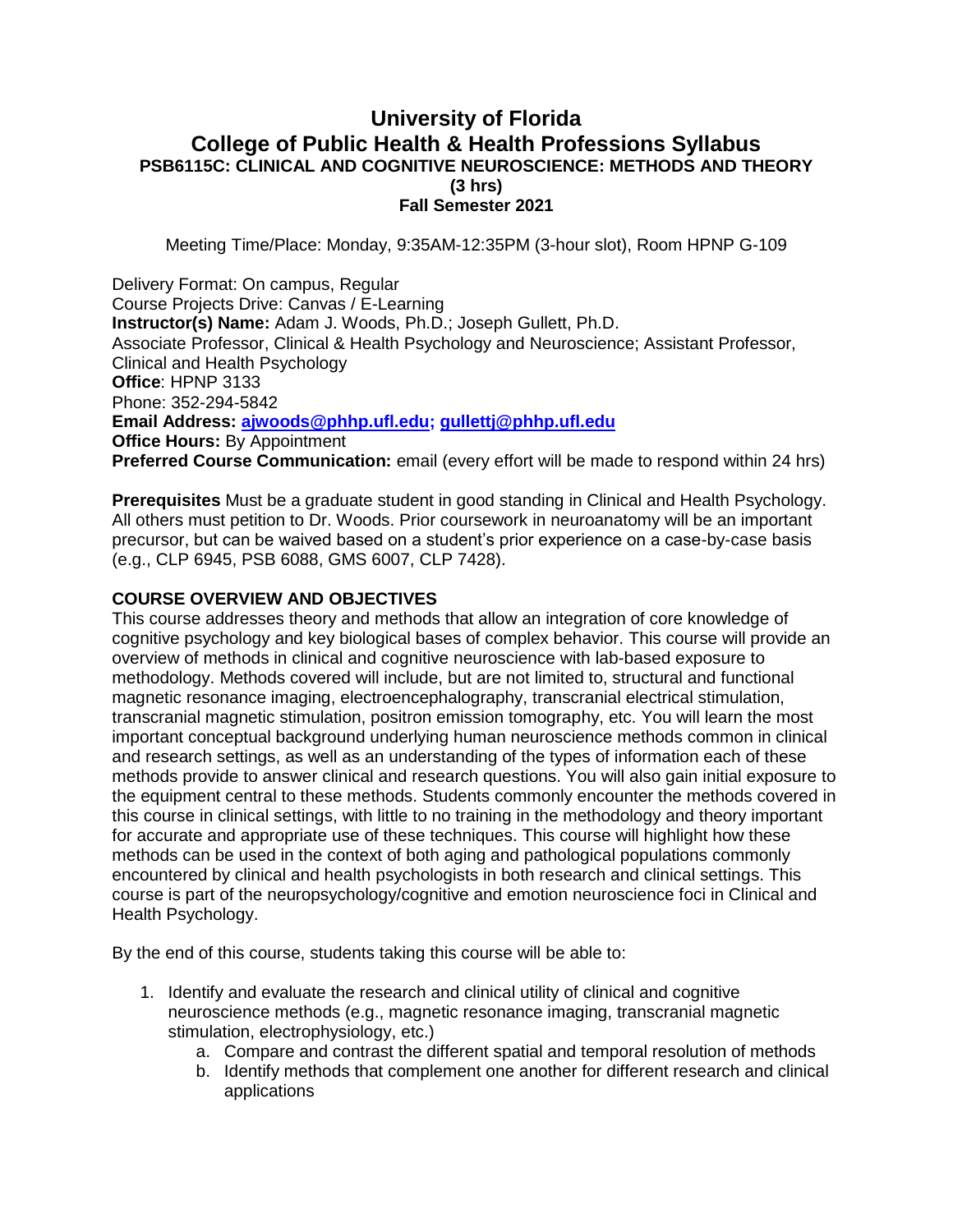- 2. Integrate knowledge of clinical and cognitive neuroscience methods into a research proposal
	- a. Identify important components for research methods section
	- b. Adjust methodological approach for design of a testable hypothesis
- 3. Appraise the complexity of different methodologies and their implementation based on initial first-hand exposure and experience with each of the major methods covered in the course
	- a. Assess feasibility of implementation of methods in clinical or research applications
	- b. Identify necessary requirements for successful implementation of a methodology (e.g., equipment, personnel, training, etc.).
	- c. Discuss participant and patient safety consideration for each methodology

### **The Peptalk**

For some of you, this may be your first formal clinical and cognitive neuroscience methods course in graduate school. Some of you may not have used the methods covered in this course or had neuroanatomy. That's ok. Regardless of your past experience, this is going to be a lot of work/fun. You are going to read a good bit and there are all sorts of different methods peppered throughout. This is not a typical lecture type class. This course will involve a mix of expert lectures, student presentations and facilitate discussion, and time spent in the lab getting to know the equipment that makes these methods possible. These lab excursions will involve demos by experts in the field and hands on experience when possible. The hope is that you will come away not only knowing more about what these methods can provide in a clinical and research setting, but also excitement about using the methods in your work.

### **INSTRUCTIONAL METHODS**

### **Introduction to Blended Learning**

A Blended Learning class uses a mixture of technology and face-to-face instruction to help students maximize their learning. Blended learning typically involves multiple technologies such as E-Learning systems, online video, and web assignments for the communication of information. Knowledge content that would have traditionally been presented during a live class lecture is instead provided online before the live class takes place. This allows more of the face-to-face time to focus on the higher levels of learning. These rich interactions with the instructor can be used to help students think critically, obtain expertise, and practice clinical reasoning.

### **Why Blended Learning?**

Because health professions highly value the professionals' clinical skills and ability to interpret information in addition to what they know, passive engagement with presentations and rote learning do not adequately prepare students for their respective professions. Blended Learning prepares students for the rigorous requirements of health professions by creating meaningful student/teacher and peer interactions centered in problems and skill sets that resemble those likely to be experienced in the student's chosen field.

### **What Does It Mean for Students?**

**Students are expected to come to class prepared by completing all out-of-class readings and assignments.** The coursework outside of class typically lays a foundation of knowledge or gives students practice needed to engage in higher levels of learning during live class sessions. During the face-to-face class time, students practice critical skills used by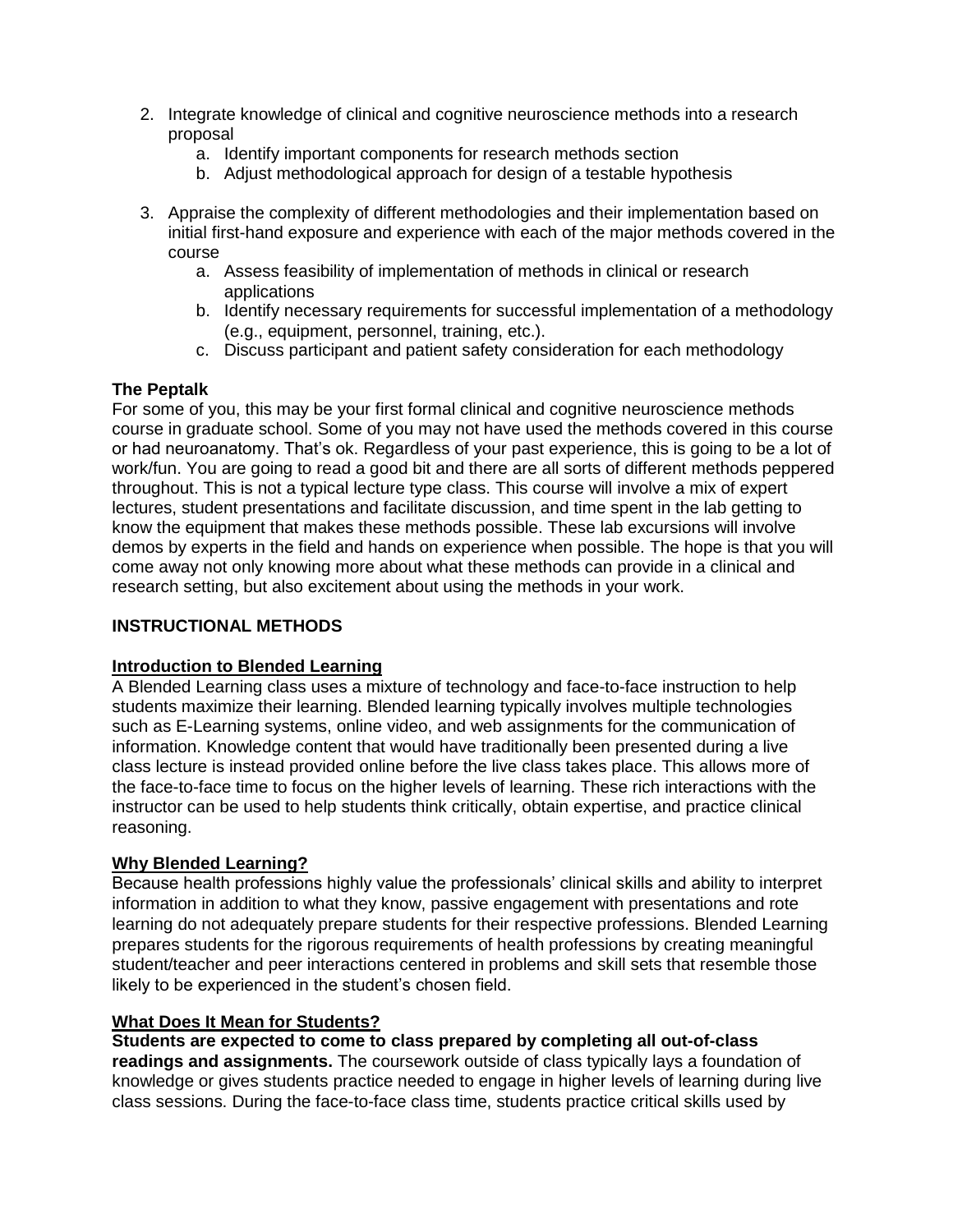health professionals – critical thinking, problem solving, collaborating, and/or applying concepts gained from the out-of-class assignments to real-world examples. If students are not prepared for the face-to-face sessions, they will likely struggle to reach the higher learning goals of the course. When students come prepared, they can be active participants throughout the blended learning course experience, which will help them master course material and maintain what they have learned beyond the end of the course.

# **DESCRIPTION OF COURSE CONTENT**

### **Course Format**

This course will be conducted in the form of a graduate seminar. Class will meet Monday from 9:35am-12:35pm (3-hour slot) in room HPNP G-109 on the ground floor of the HPNP building. This is a participatory course. Classes will typically consist of an expert lecture (1 hour), presentation of one to two seminal papers by students (30 minutes), student facilitated group discussion (30 minutes), and a one to three hour methods lab exposing students to the method (location dependent on location of lab equipment) and in some cases providing hands on experience with methods (e.g., preparing transcranial electrical stimulation electrodes, preparing EEG electrodes, etc.). Please be on time. Students will be expected to submit discussion questions prior to classes containing student presentations as well as reaction papers based on class methods labs.

## **Course Content**

The course is divided into two sections: 1) Brain imaging and spectroscopy, and 2) Brain stimulation. Within these two sections, we will cover major methodologies that you are likely to encounter in clinical and research settings. These topics will be covered through a mixture of expert lectures, student led paper presentations and facilitated discussions, excursions to facilities where this equipment is used, exposure to common processing software for different methods and hands on experience with different accessible techniques.

|            | Section 1: Brain Imaging and Spectroscopy                                       |
|------------|---------------------------------------------------------------------------------|
| Week 1 $-$ | Structural Brain Imaging - MRI (T1 and FLAIR) and CT                            |
| 8/23/21    | Introduction to Course and Requirements (.5 hour)                               |
|            | Overview of course topics to be covered (.5 hour)                               |
|            | Assignment of Method Paper Presentation Topics (.2 hour)                        |
|            | Survey student experience with clinical and cognitive neuroscience methods (.3) |
|            | hour)                                                                           |
|            | Expert Lecture (1.5 hour)                                                       |
|            |                                                                                 |
| Week $2 -$ | Structural Brain Imaging - MRI T1 processing                                    |
| 8/30/21    | Lab: 3-hours on Freesurfer processing for T1s                                   |
|            |                                                                                 |
| Week $3 -$ | UF Holiday - NO CLASS                                                           |
| 9/6/21     | <b>NO CLASS</b>                                                                 |
|            |                                                                                 |
|            |                                                                                 |
| Week $4-$  | Functional MRI - BOLD - Block and Event-related design                          |
| 9/13/21    | Items Due:                                                                      |
|            | Discussion Question due by Sunday 9/12 at 11:59PM EST                           |
|            |                                                                                 |
|            | <b>Class Content:</b>                                                           |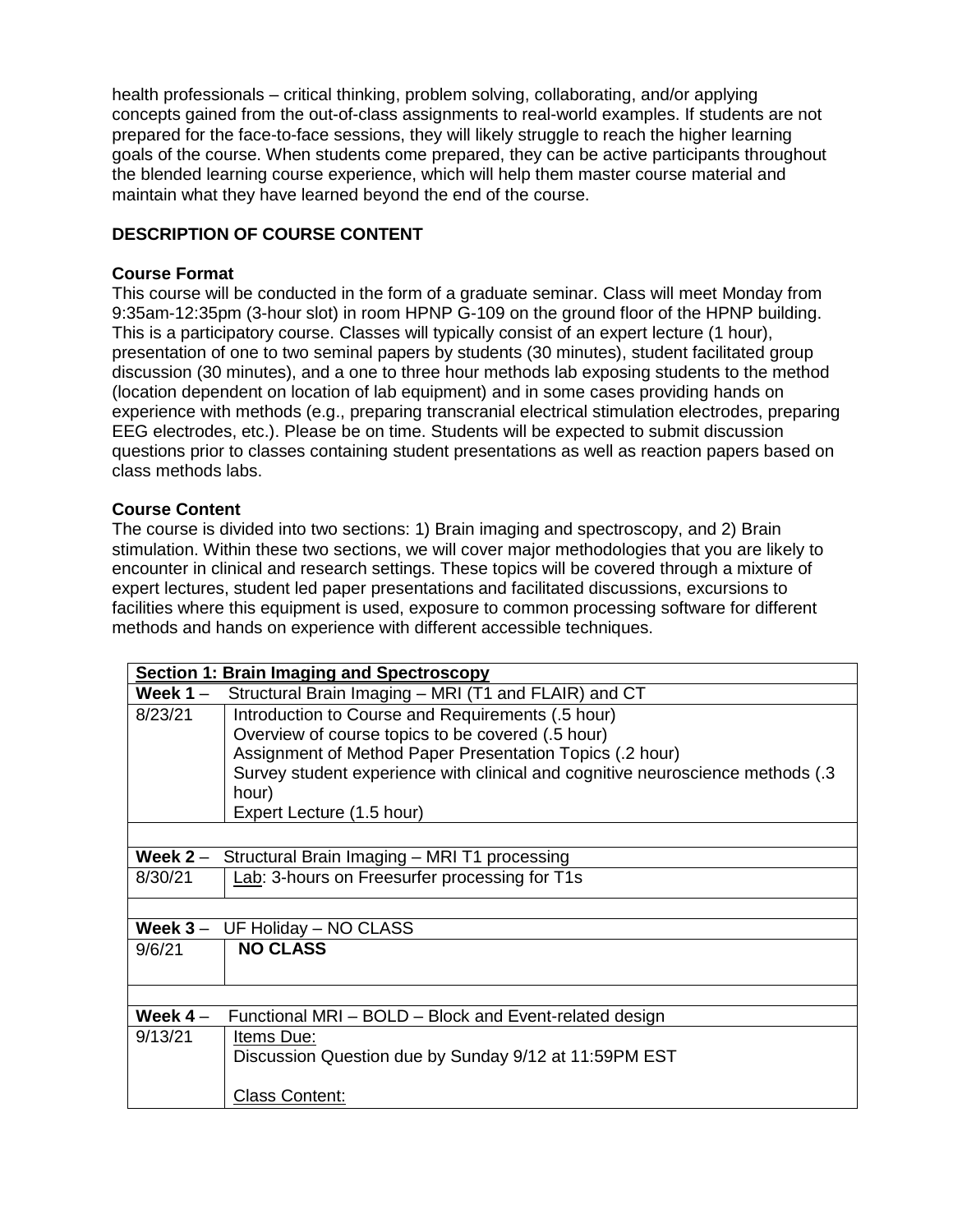|             | Expert Lecture (1 hour by Jeff Boissoneault, Ph.D.)                                              |
|-------------|--------------------------------------------------------------------------------------------------|
|             | Student Method Paper Presentation (.5 hour)                                                      |
|             | Student Facilitated Discussion (.5 hour)<br>Lab: 3T MRI Virtual Tour Video (20 minutes)          |
|             |                                                                                                  |
|             |                                                                                                  |
| Week $5-$   | <b>BOLD fMRI Processing Lab</b>                                                                  |
| 9/20/21     | <b>Class Content:</b>                                                                            |
|             | Lab: 3-hours intro lab on fMRI processing using SPM-12                                           |
| Week $6-$   | Functional MRI - Resting-State Connectivity                                                      |
| 9/27/21     | Items Due:                                                                                       |
|             | Discussion question due by Sunday 9/26 at 11:59PM EST                                            |
|             | <b>Class Content:</b>                                                                            |
|             | Expert Lecture (1 hour by Dr. Gullett)                                                           |
|             | Student Method Paper Presentation (.5 hour)                                                      |
|             | Student Facilitated Discussion (.5 hour)                                                         |
|             |                                                                                                  |
| Week $7 -$  | Functional MRI - Resting-State Connectivity Lab                                                  |
| 10/4/21     | <b>Class Content:</b>                                                                            |
|             | Lab: 2-3 hours intro lab on rs-fMRI processing using CONN                                        |
| Week $8-$   | Structural MRI - Diffusion Weighted Imaging                                                      |
| 10/11/21    | Items Due:                                                                                       |
|             | Discussion question due by Sunday 10/10 at 11:59pm                                               |
|             | <b>Class Content:</b>                                                                            |
|             | Expert Lecture (1 hour)                                                                          |
|             | Student Method Paper Presentation (.5 hour)                                                      |
|             | Student Facilitated Discussion (.5 hour)                                                         |
|             | Lab: 1 hour on DWI processing                                                                    |
|             | Week 9 - Magnetic Resonance Spectroscopy - 1H and 31P                                            |
| 10/18/21    | Items Due:                                                                                       |
|             | Discussion Question due by Sunday 10/17 at 11:59PM EST                                           |
|             |                                                                                                  |
|             | <b>Class Content:</b>                                                                            |
|             | Expert Lecture (2 hours by Eric C. Porges, Ph.D.)<br>Student Method Paper Presentation (.5 hour) |
|             | Student Facilitated Discussion (.5 hour)                                                         |
|             |                                                                                                  |
| Week $10 -$ | Psychophysiology (Section 3 content)                                                             |
| 10/25/21    | Items Due:                                                                                       |
|             | Discussion Question due by Sunday 10/24 at 11:59PM EST                                           |
|             |                                                                                                  |
|             | <b>Class Content:</b><br>Expert Lecture (1 hour)                                                 |
|             | Student Method Paper Presentation (.5 hour)                                                      |
|             | Student Facilitated Discussion (.5 hour)                                                         |
|             | Lab: 1-hour demo of Psychophys recording in lab                                                  |
|             |                                                                                                  |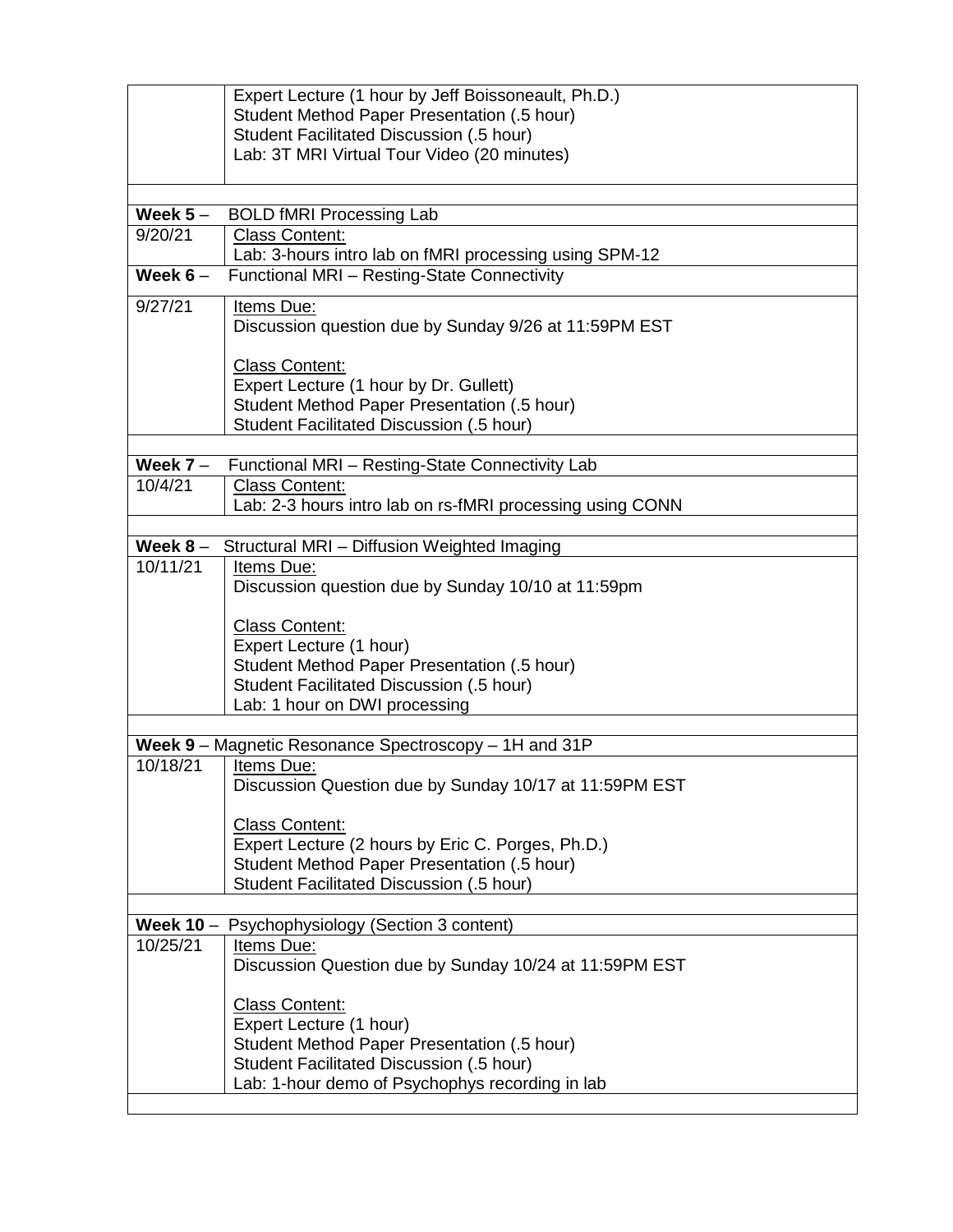|             | <b>Section 2: Brain Stimulation</b>                                 |  |  |  |  |  |  |
|-------------|---------------------------------------------------------------------|--|--|--|--|--|--|
|             | Week 11 - Transcranial Electrical Stimulation (tES) methods         |  |  |  |  |  |  |
| 11/1/21     | Items Due:                                                          |  |  |  |  |  |  |
|             | Discussion Question due by Sunday 10/31 at 11:59PM EST              |  |  |  |  |  |  |
|             |                                                                     |  |  |  |  |  |  |
|             | <b>Class Content:</b>                                               |  |  |  |  |  |  |
|             | Expert Lecture and Lab (2.0 hours, including methods lab)           |  |  |  |  |  |  |
|             | Student Method Paper Presentation (.5 hour)                         |  |  |  |  |  |  |
|             | Student Facilitated Discussion (.5 hour)                            |  |  |  |  |  |  |
|             | Week 12 - Transcranial Electrical Stimulation (tES) methods         |  |  |  |  |  |  |
| 11/8/21     | <b>Class Content:</b>                                               |  |  |  |  |  |  |
|             | Lab: 3-hour lab on tES preparation and electrode placement          |  |  |  |  |  |  |
|             |                                                                     |  |  |  |  |  |  |
|             |                                                                     |  |  |  |  |  |  |
| Week $13 -$ | <b>Computational Modeling Methods</b>                               |  |  |  |  |  |  |
| 11/15/21    | Items Due:                                                          |  |  |  |  |  |  |
|             | Discussion Question due by Sunday 11/14 at 11:59PM EST              |  |  |  |  |  |  |
|             |                                                                     |  |  |  |  |  |  |
|             | <b>Class Content:</b>                                               |  |  |  |  |  |  |
|             | Expert Lecture (1 hour by Aprinda Indahlastari, Ph.D.)              |  |  |  |  |  |  |
|             | Student Method Paper Presentation (.5 hour)                         |  |  |  |  |  |  |
|             | Student Facilitated Discussion (.5 hour)                            |  |  |  |  |  |  |
|             |                                                                     |  |  |  |  |  |  |
| Week $14 -$ | <b>Computational Modeling Lab</b>                                   |  |  |  |  |  |  |
| 11/22/21    | Items Due:                                                          |  |  |  |  |  |  |
|             | <b>Class Content:</b>                                               |  |  |  |  |  |  |
|             | 1-2 hour lab on Computational Modeling Methods                      |  |  |  |  |  |  |
|             |                                                                     |  |  |  |  |  |  |
|             | Week 15 - NO CLASS                                                  |  |  |  |  |  |  |
| 11/29/21    | <b>NO CLASSNO CLASS</b>                                             |  |  |  |  |  |  |
|             |                                                                     |  |  |  |  |  |  |
|             | Week 16 - Transcranial Magnetic Stimulation (TMS)                   |  |  |  |  |  |  |
| 12/6/21     |                                                                     |  |  |  |  |  |  |
|             | Items Due:<br>Discussion Question due by Sunday 12/5 at 11:59PM EST |  |  |  |  |  |  |
|             |                                                                     |  |  |  |  |  |  |
|             | <b>Class Content:</b>                                               |  |  |  |  |  |  |
|             | Expert Lecture (1 hour by Aparna Shukla, MD)                        |  |  |  |  |  |  |
|             | Student Method Paper Presentation (.5 hour)                         |  |  |  |  |  |  |
|             | Student Facilitated Discussion (.5 hour)                            |  |  |  |  |  |  |
|             | Lab: TMS and MEP demo (1 hour)                                      |  |  |  |  |  |  |
|             |                                                                     |  |  |  |  |  |  |
|             | Final Paper Due in E-learning on December 10th by 5PM               |  |  |  |  |  |  |
|             |                                                                     |  |  |  |  |  |  |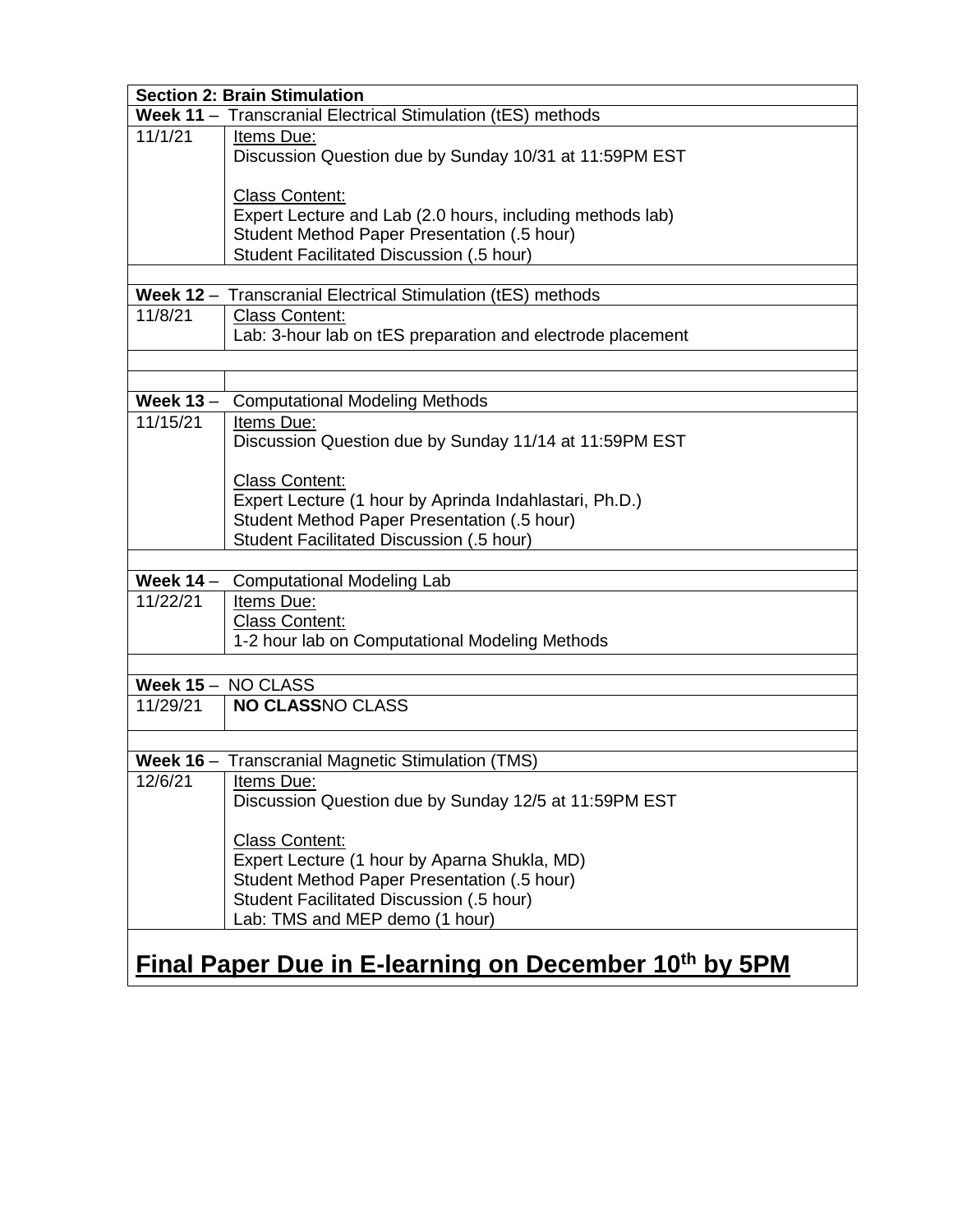## **Course Materials**

Readings will involve selected seminal papers/chapters using each methodological topic. Each week, you will read one to two seminal papers and each will be presented by one of the students in the course. There will not be a required textbook for this course. Articles/chapters will be distributed electronically and placed in a designated class folder on our class cloud drive (TBD). Make sure you have access to this drive. If not, it is your responsibility to let me know so that you can be given access by IT. I will try to make handouts/slides available in this class folder after class. There will be a total of 9 classes oriented toward discussion of assigned papers. Papers assigned in this course are below. The instructor may add or substitute papers prior to the start of each semester to reflect the most modern applications of methods covered in the course.

| <b>Assigned Papers</b> |                                                                                                                                                                                                                                                                                         |
|------------------------|-----------------------------------------------------------------------------------------------------------------------------------------------------------------------------------------------------------------------------------------------------------------------------------------|
| Week 4                 | Letzen, J. E., Sevel, L. S., Gay, C. W., O'Shea, A. M., Craggs, J. G., Price, D. D.,<br>& Robinson, M. E. (2014). Test-retest reliability of pain-related brain activity in<br>healthy controls undergoing experimental thermal pain. The Journal of Pain,<br>15(10), 1008-1014.        |
| Week 6                 | Langella, S., Sadiq, M. U., Mucha, P. J., Giovanello, K. S., & Dayan, E. (2021).<br>Lower functional hippocampal redundancy in mild cognitive impairment.<br>Translational Psychiatry, 11(1), 1-12.                                                                                     |
| Week 8                 | Molinuevo JL, et al. (2014). White matter changes in preclinical Alzheimer's<br>disease: a magnetic resonance imaging-diffusion tensor imaging study on<br>cognitively normal older people with positive amyloid $\beta$ protein 42 levels.<br>Neurobiology of Aging, 35(12):2671-2680. |
| Week 9                 | Porges EC, et al. (2017). Frontal GABA concentrations are associated with<br>cognitive performance in older adults. Biological Psychiatry: Cognitive<br>Neuroscience and Neuroimaging, 2(1): 38-44.                                                                                     |
| Week 10                | Lamb D., et al. (2017). Non-invasive Vagal Nerve Stimulation Effects on<br>Hyperarousal and Autonomic State in Patients with Posttraumatic Stress Disorder<br>and History of Mild Traumatic Brain Injury: Preliminary Evidence. Frontiers in<br>Medicine, 4: 124.                       |
| Week 11                | Loo C, et al. (2018). International randomized-controlled trial of transcranial Direct<br>Current Stimulation in depression. Brain Stimulation, 11: 125-133.                                                                                                                            |
| Week 13                | Indahlastari, A., Albizu, A., O'Shea, A., Forbes, M. A., Nissim, N. R., Kraft, J. N.,<br>& Alzheimer's Disease Neuroimaging Initiative. (2020). Modeling transcranial<br>electrical stimulation in the aging brain. Brain stimulation, 13(3), 664-674.                                  |
| Week 16                | Boggio P, et al. (2012). Noninvasive Brain Stimulation With High-Frequency and<br>Low-Intensity Repetitive Transcranial Magnetic Stimulation Treatment for<br>Posttraumatic Stress Disorder. Journal of Clinical Psychiatry, 71(8): 992-999.                                            |

# **ACADEMIC REQUIREMENTS AND GRADING**

### **Course Requirements, Evaluation, and Grading**

Grades will be weighted according to the number of points available for each component, as described below. Final grades will be calculated as a percentage of the highest score. Evaluation in the course will be based on the following components. There will be a total of 100 points possible in this course.

| Reauirement                                               | <b>Percent of Final Grade</b> | <b>Points toward Final Grade</b> |  |  |
|-----------------------------------------------------------|-------------------------------|----------------------------------|--|--|
| <b>Final Paper</b>                                        | 50%                           | 50                               |  |  |
| Methods Paper Presentation and<br>Discussion Facilitation | <b>20%</b>                    | 20                               |  |  |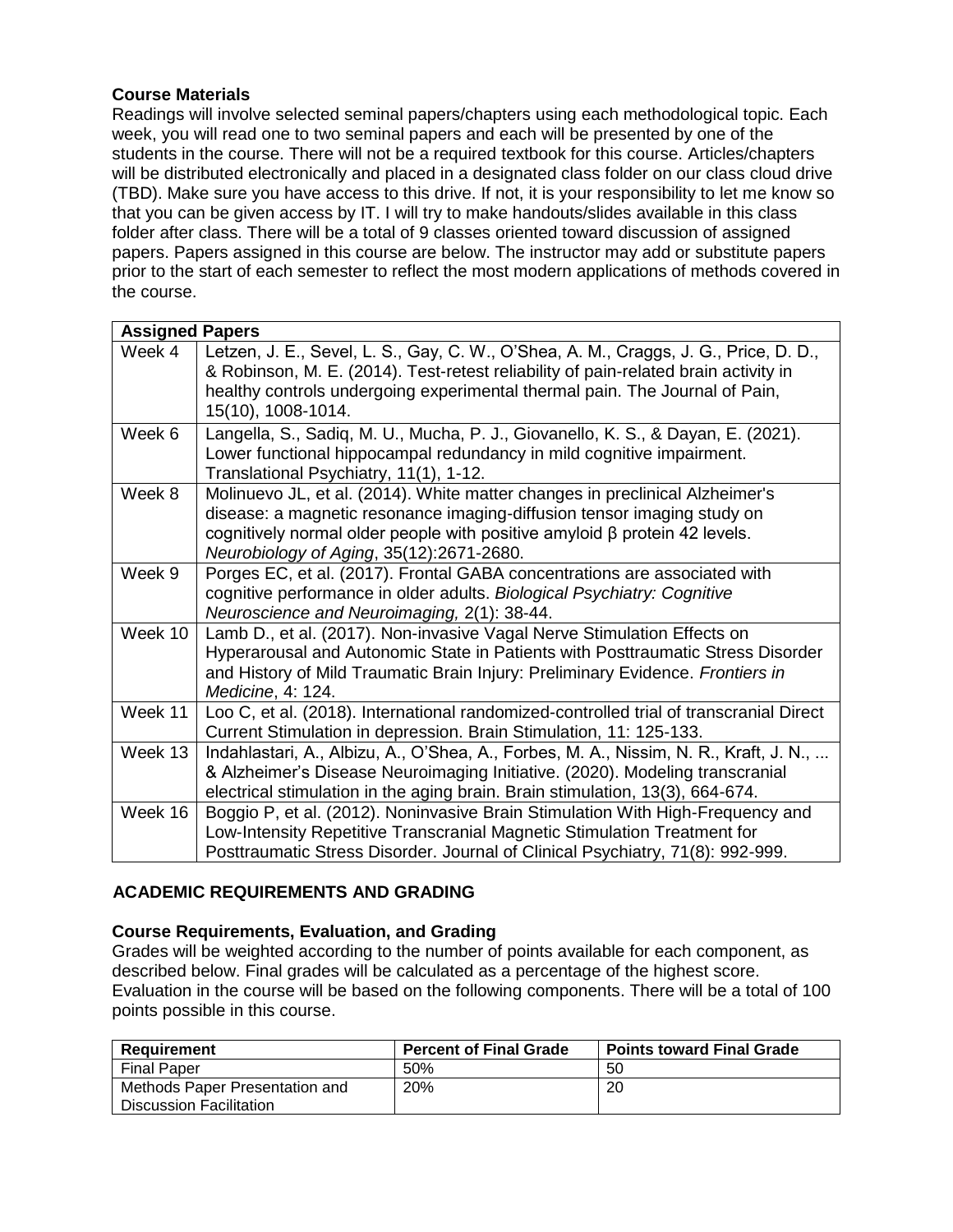| Me<br>scussion<br>Questions<br>hods<br>--<br>ЛS                        | 0%  | $\overline{ }$<br>ີ |
|------------------------------------------------------------------------|-----|---------------------|
| ме<br>$\sim$<br>--<br>hods<br><b></b><br>T<br>Lau<br>- 991 1992<br>ושו | 20% | or<br>∠∪            |

# **1. Final Paper**

The Final Paper will comprise 50% of your grade. This paper will be an R21/R03 style research project proposal (6 pages single spaced) with a one-page specific aims page (7 pages total). Students must also include a bibliography of citations referenced in the text, but this text does not count toward the 7-page document length. This proposal can focus on the student's specific area of graduate research and will be expected to integrate one or more methods as a central feature of the research proposal and demonstrate integration of core knowledge of cognitive psychology and key biological bases of complex behavior. This is intended to demonstrate the student's mastery of the conceptual and practical application of methods and theoretical content covered during the course into their research program. Font must be Arial 11 single spaced with no more than 1 inch margins on all sides. **Due December 10th by 5PM**

| <b>Final Paper Grading Rubric</b>                                                                                                                                                                                                                                                                              |                                          |                                     |
|----------------------------------------------------------------------------------------------------------------------------------------------------------------------------------------------------------------------------------------------------------------------------------------------------------------|------------------------------------------|-------------------------------------|
| Requirement                                                                                                                                                                                                                                                                                                    | Percent of<br><b>Assignment</b><br>Grade | <b>Final Grade</b><br><b>Points</b> |
| One page Specific Aims with at least 2 specific aims and 1<br>specified hypothesis per specific aim                                                                                                                                                                                                            | 20%                                      | 10                                  |
| Six page Research Strategy including at least Background,<br>Design, and Methods sections                                                                                                                                                                                                                      | 20%                                      | 10                                  |
| Integration of one or more methods covered in the course into<br>specific aims and research strategy (integration is defined as use<br>of one or more method in the context of at least one specific<br>aims/hypothesis and appropriate methodological and theoretical<br>discussion in the research strategy) | 50%                                      | 25                                  |
| Bibliography                                                                                                                                                                                                                                                                                                   | 10%                                      | 5                                   |

Late submission of the final paper will result in 10% deduction from the total Final Paper grade.

### **2. Methods Paper Presentations and Discussion Facilitation**

Methods Paper Presentations and Discussion Facilitation will comprise 20% of your grade (20 points). Each student will take the lead in presenting a seminal paper using the week's discussed method to the class and engaging discussion about the paper. At the first course, students will sign up for topics of presentation. Part of this assignment will involve learning something more about the "method" at hand in addition to examining/discussing the importance of the chosen method for clinical and research application and what information the method can provide. You will also serve as discussion leader for a 30-minute discussion of your presented paper and the expert speaker content. The format of the discussion will be left up to the person leading it that day. Examples of Discussion Facilitation methods are available upon request. Methods Paper Presentations will be graded on quality of presentation of the materials contained in the paper. Quality of presentation is defined as a) relevant discussion of the presented paper during the presentation, b) demonstration of evidence of critical thinking regarding the content of the paper, and c) presentation of slides clearly relaying the content of the paper to peers. Facilitated Discussion will be graded on the ability of the presenter to initiate and maintain relevant discussion of the presented paper and relevant topics (presenters will have access to submitted Methods Discussion Questions to assist in this process).

| Methods Paper Presentations and Discussion Facilitation Grading Rubric |                                                 |                                     |  |  |  |  |
|------------------------------------------------------------------------|-------------------------------------------------|-------------------------------------|--|--|--|--|
| Requirement                                                            | <b>Percent of</b><br><b>Assignment</b><br>Grade | <b>Final Grade</b><br><b>Points</b> |  |  |  |  |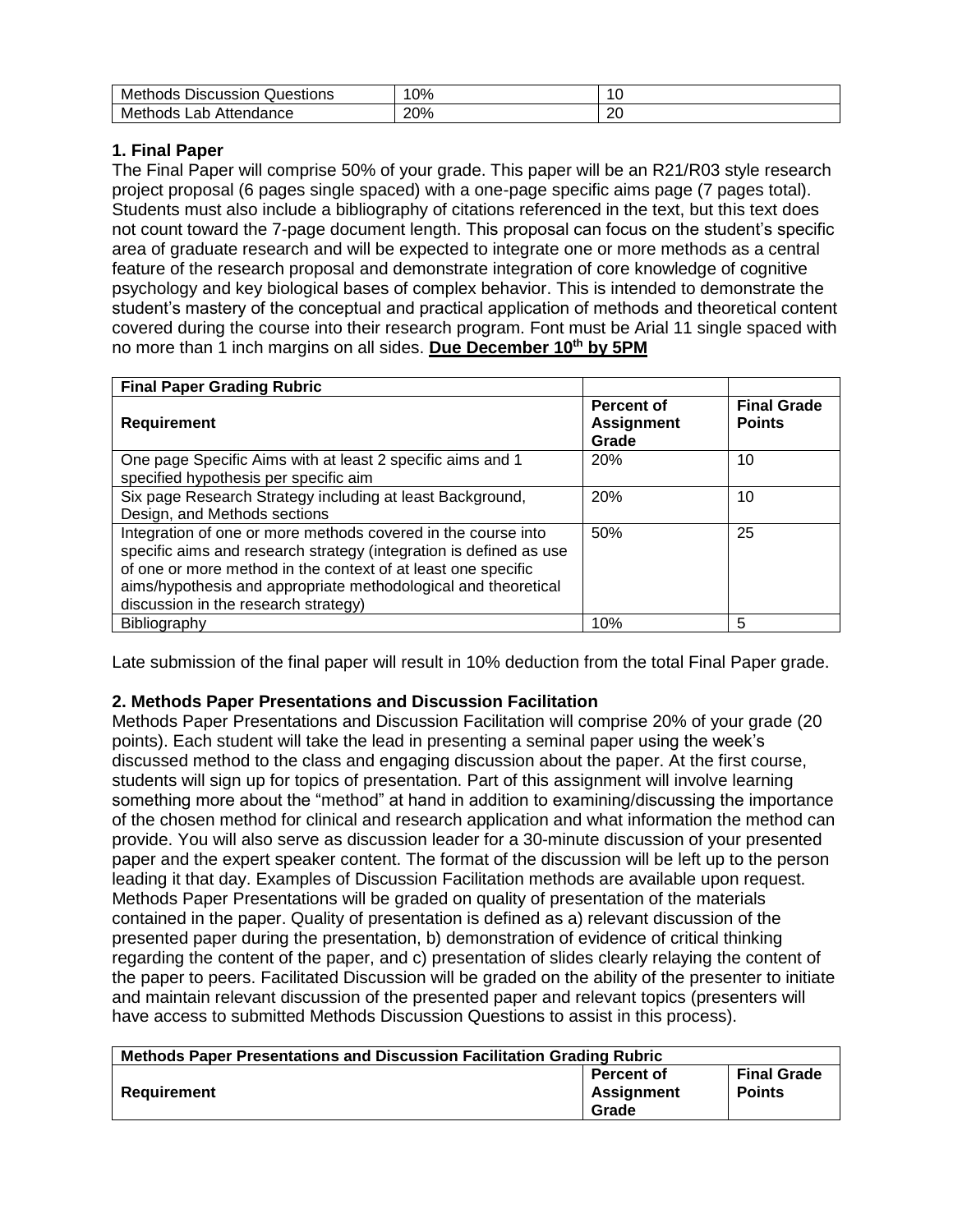| oc<br>paper<br>presentation<br>selected<br>minute<br>Οt | 50%  | - |
|---------------------------------------------------------|------|---|
| ററ<br>discussion<br>minute<br>studen<br>tacilitateo     | -50% | - |

### **3. Methods Discussion Questions**

Methods Discussions activity will comprise 10% of your grade (10 points). Students are expected to actively participate in the weekly methods discussion based on the expert lecture and the paper presented by your fellow students in the course. That week's student presenter will facilitate the discussion, but it is important for fellow students to use this opportunity to explore their questions related to the week's content on the method presented. There will be 8 Methods discussions based on student presented papers. Students will submit 2 discussion questions based on the assigned paper by the Friday before class at noon (EST) to the instructor. These questions will be shared with the week's presenting student. Methods Discussion Questions will be graded based on the relevance of submitted questions to the week's paper and demonstration of critical thinking about the content of the week's paper.

| <b>Methods Discussion Questions Grading Rubric</b>                                                                                                                               |                                                 |                                     |  |  |  |  |  |
|----------------------------------------------------------------------------------------------------------------------------------------------------------------------------------|-------------------------------------------------|-------------------------------------|--|--|--|--|--|
| Requirement                                                                                                                                                                      | <b>Percent of</b><br><b>Assignment</b><br>Grade | <b>Final Grade</b><br><b>Points</b> |  |  |  |  |  |
| 1 Relevant Discussion Question submitted to instructor (8 in class)<br>$discussions = 8$ total questions; each discussion question will<br>count 1.25 points of the final grade) | 100%                                            | 10                                  |  |  |  |  |  |

#### **4. Methods Lab Attendance**

Methods Labs activity will comprise 20% of your grade. You will not be required to personally undergo any form of method (e.g., MRI, CT, etc.) presented in the course. The Methods Lab portion of this course will organized around in lab demos organized by the instructor with exposure to the types of equipment and practical considerations needed for use of equipment central to the methods covered. The instructor, local expert, or the week's expert speaker will provide a guided overview of important considerations for using the method in research or clinical settings. There will be 10 methods labs. Attendance is expected for each methods lab and each lab will count for 2 points of the final grade.

| <b>Methods Lab Grading Rubric</b>                                                                         |                                                 |                                     |  |  |  |  |  |  |
|-----------------------------------------------------------------------------------------------------------|-------------------------------------------------|-------------------------------------|--|--|--|--|--|--|
| Requirement                                                                                               | <b>Percent of</b><br><b>Assignment</b><br>Grade | <b>Final Grade</b><br><b>Points</b> |  |  |  |  |  |  |
| Attendance of 10 Methods Labs (attendance of a methods lab will<br>count for 2 points of the final grade) | 100%                                            | 20                                  |  |  |  |  |  |  |

#### **Grading**

Scores will be rounded to the nearest percent (rounded up or down, whichever is closest) for grade determination in accordance with the grading table below

| $%$ of<br>points<br>earned | 93%-<br>100% | 90%-<br>92% | $87% -$<br>89% | 83%-<br>86% | $80% -$<br>82% | 77%-<br>79% | 73%-<br>76% | 70%-<br>72%  | $67% -$<br>69% | 63%-<br>66% | 60%-<br>62% | <b>Below</b><br>60% |
|----------------------------|--------------|-------------|----------------|-------------|----------------|-------------|-------------|--------------|----------------|-------------|-------------|---------------------|
| ∟etter<br>Grade            | n            | $H^-$       | B+             | ◡           | В-             | +ب          | ີ           | $\mathbf{v}$ | D+             | ◡           | -ل          |                     |

#### Below is a table linking letter grades to grade points.

| $\cdots$<br>Letter | . . | --<br>. . | В+ | . . | -<br>. .<br><u>_</u><br>- |  | - 1 | ⊾۱<br> | $\sim$ | . | -<br>- | WF | <b>NG</b> | ∼ |
|--------------------|-----|-----------|----|-----|---------------------------|--|-----|--------|--------|---|--------|----|-----------|---|
| ' srade            |     |           |    |     |                           |  |     |        |        |   |        |    |           |   |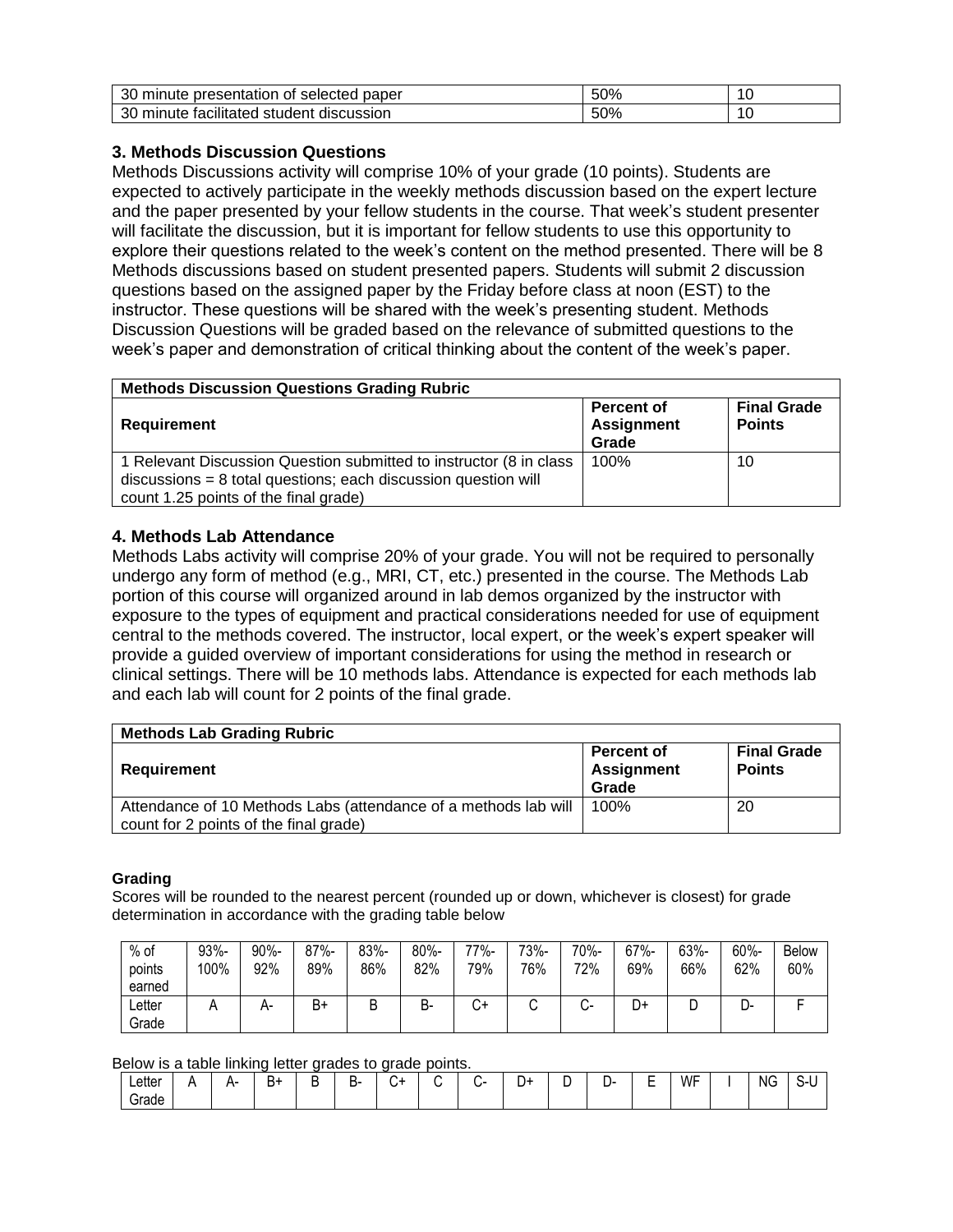| ~<br>Grade  | $\overline{\phantom{0}}$<br>. U<br>__ | $\sim$<br>ა.o⊬ | $\sim$<br>ບ.ບປ | 3.0 | - 7-<br>2.0'<br>____ | $\sim$<br>^<br>د.ب | 2.0<br>__ | $\sim$<br>. 67. .<br>$\sim$ | $\sim$<br>. . ٽ<br>__ | ں ،<br>$\sim$ | $\sim$<br>/ס.נ | 0.0<br>. . | v.J | O.C | $\Box$<br>v.v | 0.C |
|-------------|---------------------------------------|----------------|----------------|-----|----------------------|--------------------|-----------|-----------------------------|-----------------------|---------------|----------------|------------|-----|-----|---------------|-----|
| .<br>Points |                                       |                |                |     |                      |                    |           |                             |                       |               |                |            |     |     |               |     |

For greater detail on the meaning of letter grades and university policies related to them, see the Registrar's Grade Policy regulations at

http://www.registrar.ufl.edu/catalog/policies/regulationgrades.html

### **Policy Related to Class Attendance**

Attendance is expected as a part of the student's professional training. Students are expected to arrive for class on time and to remain for the full class period. Students needing to miss class should make prior arrangements with the instructor.

Please note all faculty are bound by the UF policy for excused absences. For information regarding the UF Attendance Policy see the Registrar website for additional details:

<https://catalog.ufl.edu/ugrad/current/regulations/info/attendance.aspx>

Please note that the level of impact on your final grade will vary depending on the content of an unexcused missed class. For example, unexcused absence from a class comprised of a methods lab would deduct 2 points from your final grade. Unexcused absence from a class containing a methods discussion (without submission of 2 discussion questions) and a methods lab would deduct 3.25 points from your final grade. Unexcused absence from a class that you are scheduled to present the Methods paper and facilitated discussion would deduct 20 points from your final grade.

#### **Policy Related to Make-up Exams or Other Work**

Students are expected to complete assigned readings prior to coming to class. Personal issues with respect to class attendance or fulfillment of course requirements will be handled on an individual basis. Students must make *prior* arrangements with the instructor if they must miss any in-class activities, and an alternative completion time/method must be arranged (when possible).

Requirements for class attendance and make-up exams, assignments, and other work in this course are consistent with university policies that can be found in the online catalog at:

#### [https://catalog.ufl.edu/ugrad/current/regulations/info/attendance.asp](https://catalog.ufl.edu/ugrad/current/regulations/info/attendance.aspx)x

#### **Policy Regarding Video Recording of Classes**

Students are allowed to record video or audio of class lectures. However, the purposes for which these recordings may be used are strictly controlled. The only allowable purposes are (1) for personal educational use, (2) in connection with a complaint to the university, or (3) as evidence in, or in preparation for, a criminal or civil proceeding. All other purposes are prohibited. Specifically, students may not publish recorded lectures without the written consent of the instructor.

A "class lecture" is an educational presentation intended to inform or teach enrolled students about a particular subject, including any instructor-led discussions that form part of the presentation, and delivered by any instructor hired or appointed by the University, or by a guest instructor, as part of a University of Florida course. A class lecture does not include lab sessions, student presentations, clinical presentations such as patient history, academic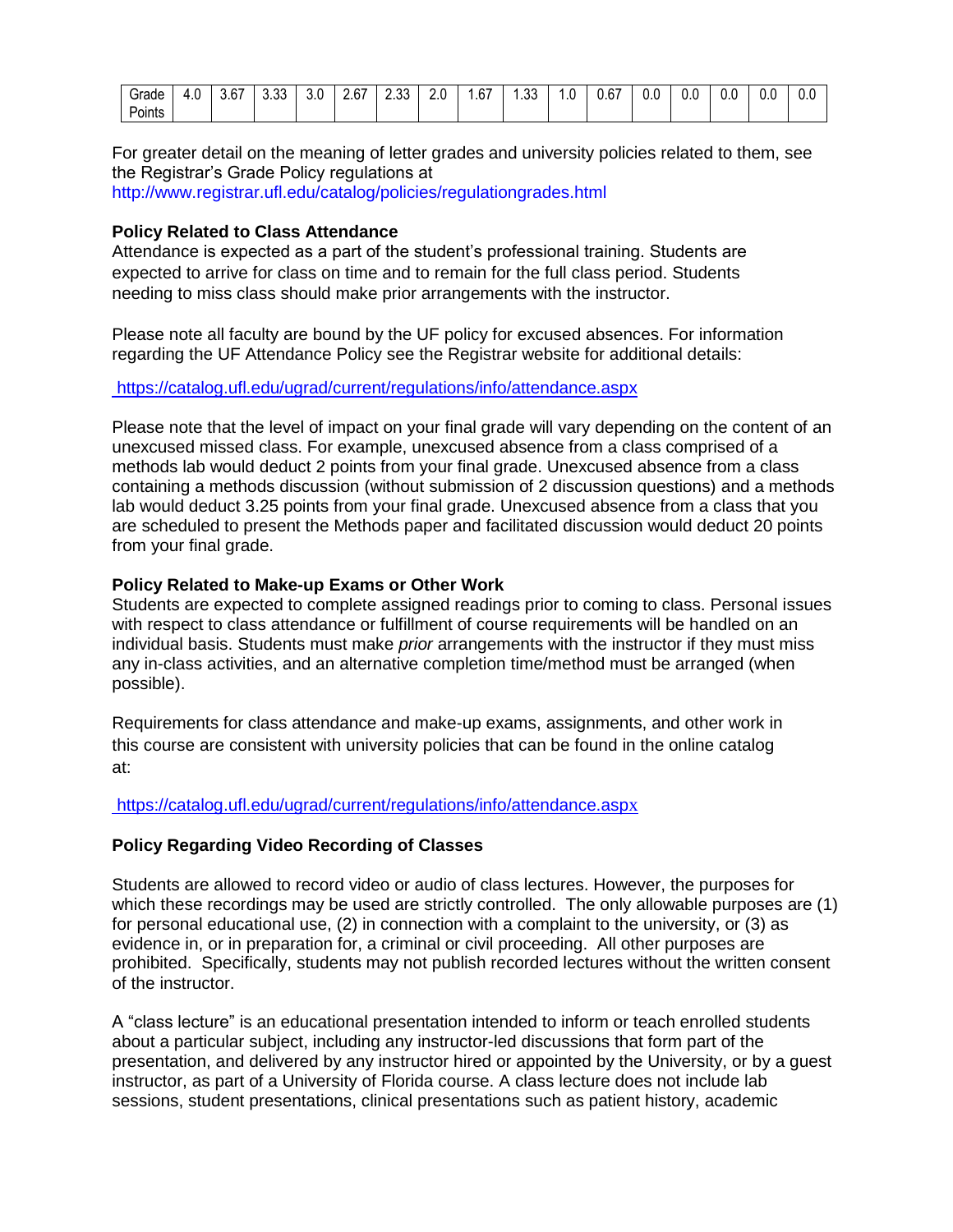exercises involving solely student participation, assessments (quizzes, tests, exams), field trips, private conversations between students in the class or between a student and the faculty or lecturer during a class session.

Publication without permission of the instructor is prohibited. To "publish" means to share, transmit, circulate, distribute, or provide access to a recording, regardless of format or medium, to another person (or persons), including but not limited to another student within the same class section. Additionally, a recording, or transcript of a recording, is considered published if it is posted on or uploaded to, in whole or in part, any media platform, including but not limited to social media, book, magazine, newspaper, leaflet, or third party note/tutoring services. A student who publishes a recording without written consent may be subject to a civil cause of action instituted by a person injured by the publication and/or discipline under UF Regulation 4.040 Student Honor Code and Student Conduct Code. -House Bill 233

### **Professionalism and COVID Policy**

As students pursuing a path in the health professions or public health, it is crucial to demonstrate professional behaviors that reflect integrity and commitment to the health of patients, fellow health professionals, and to populations we serve. To accomplish this, a strong responsibility for the well-being of others must be evident in our decisions, along with accountability for our actions. Professionalism in the health disciplines requires adherence to high standards of conduct that begin long before graduation. This is particularly true during times of health emergencies such as the COVID pandemic, given our professional habits can have a direct impact upon the health of persons entrusted to us.

If you are not vaccinated, get vaccinated. Vaccines are readily available at no cost and have been demonstrated to be safe and effective against the COVID-19 virus. Visit this link for details on where to get your shot, including options that do not require an appointment: https://coronavirus.ufhealth.org/vaccinations/vaccine-availability/. Students who receive the first dose of the vaccine somewhere off-campus and/or outside of Gainesville can still receive their second dose on campus.

In response to COVID-19, the following professional practices are in place to maintain your learning environment, to enhance the safety of our in-classroom interactions, and to protect the health and safety of ourselves, our patients, our neighbors, and our loved ones.

- You are required to wear approved face coverings at all times while in Health Science Center classrooms and within Health Science Center buildings even if you are vaccinated.
- If you are sick, stay home and self-quarantine. Please visit the UF Health Screen, Test & Protect website about next steps, retake the questionnaire and schedule your test for no sooner than 24 hours after your symptoms began. Please call your primary care provider if you are ill and need immediate care or the UF Student Health Care Center at 352-392-1161 (or email [covid@shcc.ufl.edu\)](mailto:covid@shcc.ufl.edu) to be evaluated for testing and to receive further instructions about returning to campus. UF Health Screen, Test & Protect offers guidance when you are sick, have been exposed to someone who has tested positive or have tested positive yourself. Visit the UF Health Screen, Test & Protect website for more information.
- Continue to follow healthy habits, including best practices like frequent hand washing.
- Avoid crowded places (including gatherings/parties with more than 10 people)

Sanitizing supplies are available in the classroom if you wish to wipe down your desks prior to sitting down and at the end of the class. Hand sanitizing stations will be located in every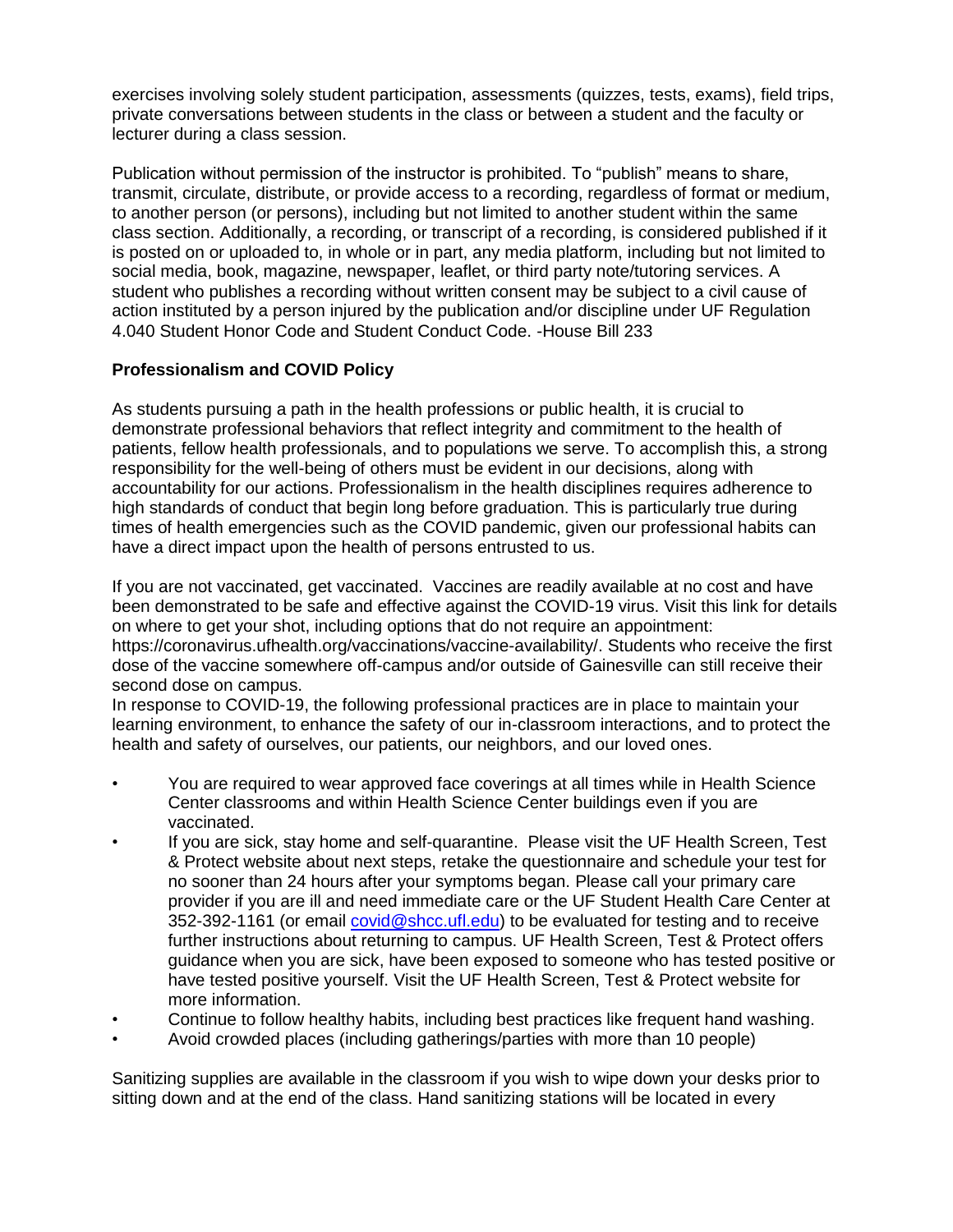classroom.

Course materials will be provided to you with an excused absence, and you will be given a reasonable amount of time to make up work. If you are withheld from campus by the Department of Health through Screen, Test & Protect you are not permitted to use any on campus facilities. Students attempting to attend campus activities when withheld from campus will be referred to the Dean of Students Office.

Continue to regularly visit coronavirus.UFHealth.org and coronavirus.ufl.edu for up-to-date information about COVID-19 and vaccination.

### **COVID-19 SYMPTOMS**

See<https://www.cdc.gov/coronavirus/2019-ncov/symptoms-testing/symptoms.html> for information about COVID-19 symptoms, which may include fever, cough, shortness of breath or difficulty breathing, fatigue, chills, muscle or body aches, headache, sore throat, congestion or runny nose, nausea or vomiting, diarrhea, and loss of taste or smell.

## **STUDENT EXPECTATIONS, ROLES, AND OPPORTUNITIES FOR INPUT**

### **Expectations Regarding Course Behavior**

Please refrain from using cell phones or any other electronic devices during class as it is distracting and inconsiderate of other students and the instructor. Laptop use is acceptable for note taking or presenting. However, do not browse other websites during class time. It is expected that students will be engaged and actively participate during class. Do not arrive late to class or disrupt the class as it is distracting and inconsiderate of other students and the instructor.

To the extent permitted by facility rules and restrictions, you may bring food and/or beverages to class as long as it does not interfere with your ability to work and/or participate in class and as long as it does not interfere with or your classmates' ability to work and participate in class. You will be expected to clean-up after yourself and dispose of all trash before leaving the classroom.

### **Guests Attending Class**

Only registered students are permitted to attend class. However, we recognize that students who are caretakers may face occasional unexpected challenges creating attendance barriers. Therefore, by exception, a department chair or his or her designee (e.g., instructors) may grant a student permission to bring a guest(s) for a total of two class sessions per semester. This is two sessions total across all courses. No further extensions will be granted. Please note that guests are **not** permitted to attend either cadaver or wet labs. Students are responsible for course material regardless of attendance. For additional information, please review the Classroom Guests of Students policy in its entirety. Link to full policy: <http://facstaff.phhp.ufl.edu/services/resourceguide/getstarted.htm>

### **Inclusive Learning Environment**

Public health and health professions are based on the belief in human dignity and on respect for the individual. As we share our personal beliefs inside or outside of the classroom, it is always with the understanding that we value and respect diversity of background, experience, and opinion, where every individual feels valued. We believe in, and promote, openness and tolerance of differences in ethnicity and culture, and we respect differing personal, spiritual, religious and political values. We further believe that celebrating such diversity enriches the quality of the educational experiences we provide our students and enhances our own personal and professional relationships. We embrace The University of Florida's Non-Discrimination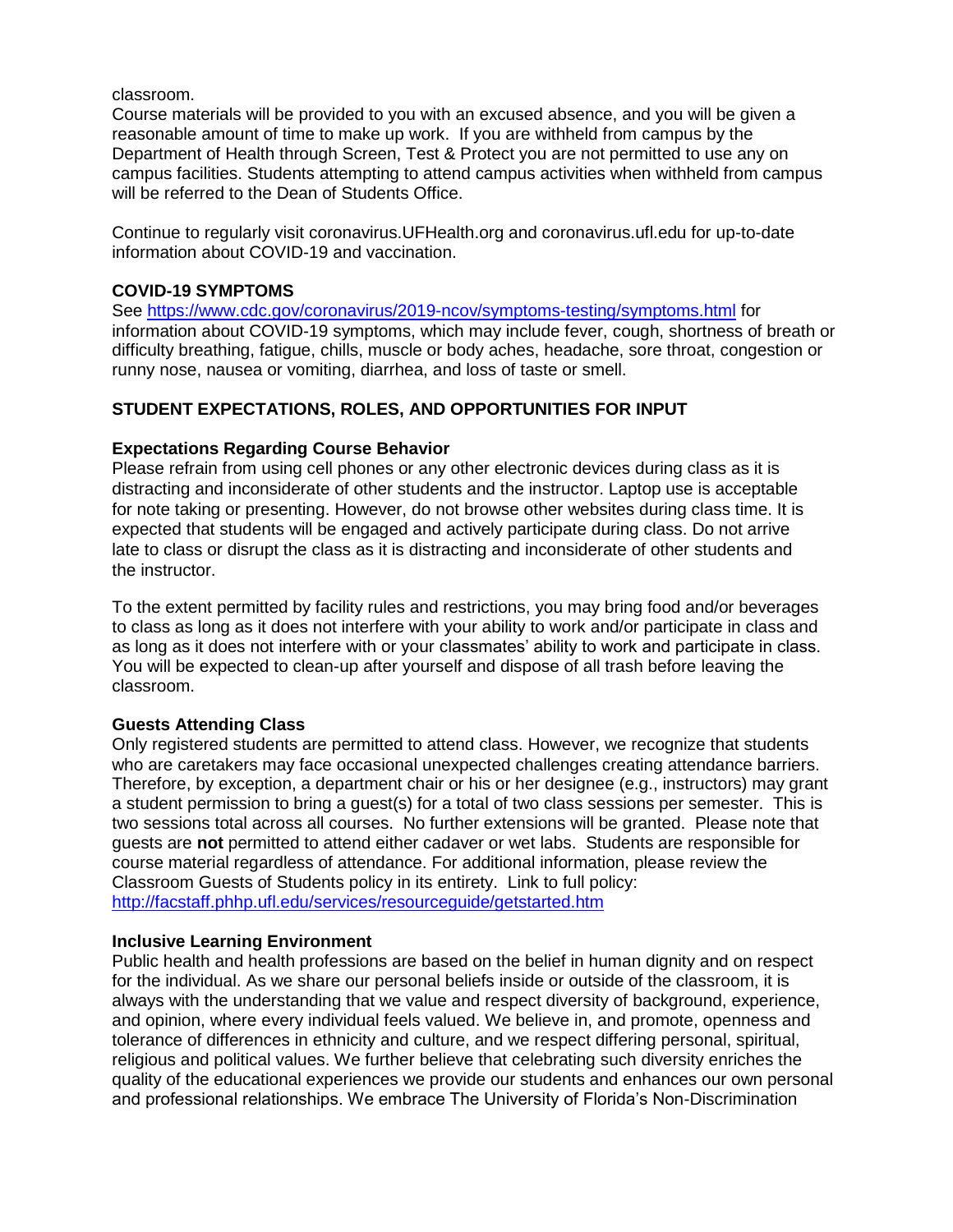Policy, which reads, "The University shall actively promote equal opportunity policies and practices conforming to laws against discrimination. The University is committed to nondiscrimination with respect to race, creed, color, religion, age, disability, sex, sexual orientation, gender identity and expression, marital status, national origin, political opinions or affiliations, genetic information and veteran status as protected under the Vietnam Era Veterans' Readjustment Assistance Act." If you have questions or concerns about your rights and responsibilities for inclusive learning environment, please see your instructor or refer to the Office of Multicultural & Diversity Affairs website: [www.multicultural.ufl.edu](http://www.multicultural.ufl.edu/)

#### **Communication Guidelines**

As a blended learning class, it is imperative that students check email and the Canvas website often (i.e., once daily). Students are expected to participate in graded online discussions on various topics throughout the course. Please reference the applicable assignment rubrics for online discussions for a clear outline of what is expected with regard to posts and replies. In addition, please see the following resource for guidelines on online course etiquette:

[http://teach.ufl.edu/wp-content/uploads/2012/08/NetiquetteGuideforOnlineCourses.pdf.](http://teach.ufl.edu/wp-content/uploads/2012/08/NetiquetteGuideforOnlineCourses.pdf)

#### **Academic Integrity**

Students are expected to act in accordance with the University of Florida policy on academic integrity. As a student at the University of Florida, you have committed yourself to uphold the Honor Code, which includes the following pledge:

### "**We, the members of the University of Florida community, pledge to hold ourselves and our peers to the highest standards of honesty and integrity**."

You are expected to exhibit behavior consistent with this commitment to the UF academic community, and on all work submitted for credit at the University of Florida, the following pledge is either required or implied:

### **"On my honor, I have neither given nor received unauthorized aid in doing this assignment."**

It is your individual responsibility to know and comply with all university policies and procedures regarding academic integrity and the Student Honor Code. Violations of the Honor Code at the University of Florida will not be tolerated. Violations will be reported to the Dean of Students Office for consideration of disciplinary action. For additional information regarding Academic Integrity, please see Student Conduct and Honor Code or the Graduate Student Website for additional details:

# [https://sccr.dso.ufl.edu/process/student](https://sccr.dso.ufl.edu/process/student-honor-code/)[honor-code/](https://sccr.dso.ufl.edu/process/student-honor-code/)

<http://graduateschool.ufl.edu/>

Please remember cheating, lying, misrepresentation, or plagiarism in any form is unacceptable and inexcusable behavior.

### **Online Faculty Course Evaluation Process**

Students are expected to provide feedback on the quality of instruction in this course by completing online evaluations at [https://evaluations.ufl.edu](https://evaluations.ufl.edu/) so make sure you include a statement regarding the value and expectation for student participation in course evaluations. We suggest you include a comment regarding how you will use the evaluations (e.g. to make